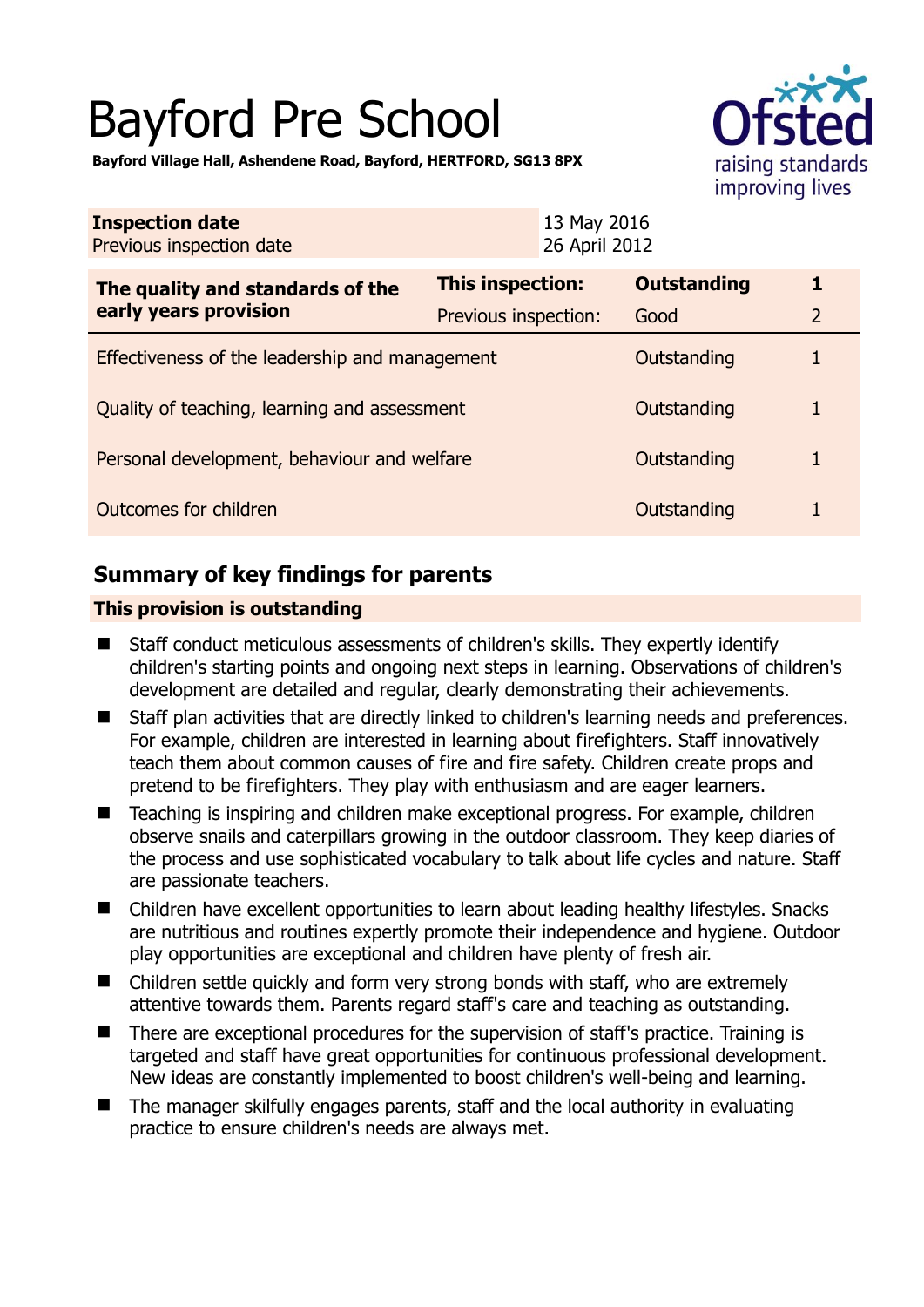## **What the setting needs to do to improve further**

## **To further improve the quality of the early years provision the provider should:**

■ continue to expand on the opportunities that children have to learn and develop their mathematical skills.

## **Inspection activities**

- $\blacksquare$  The inspector observed the quality of teaching during activities indoors and outdoors, and assessed the impact this has on children's learning.
- The inspector completed joint evaluations of activities with the pre-school manager.
- The inspector held meetings with the managers and discussions with staff. She looked at relevant documentation, such as the self-evaluation and evidence of the suitability, qualifications and training of staff working with children.
- The inspector spoke to a small selection of parents during the inspection and took account of their views in written feedback.

## **Inspector**

Karinna Hemerling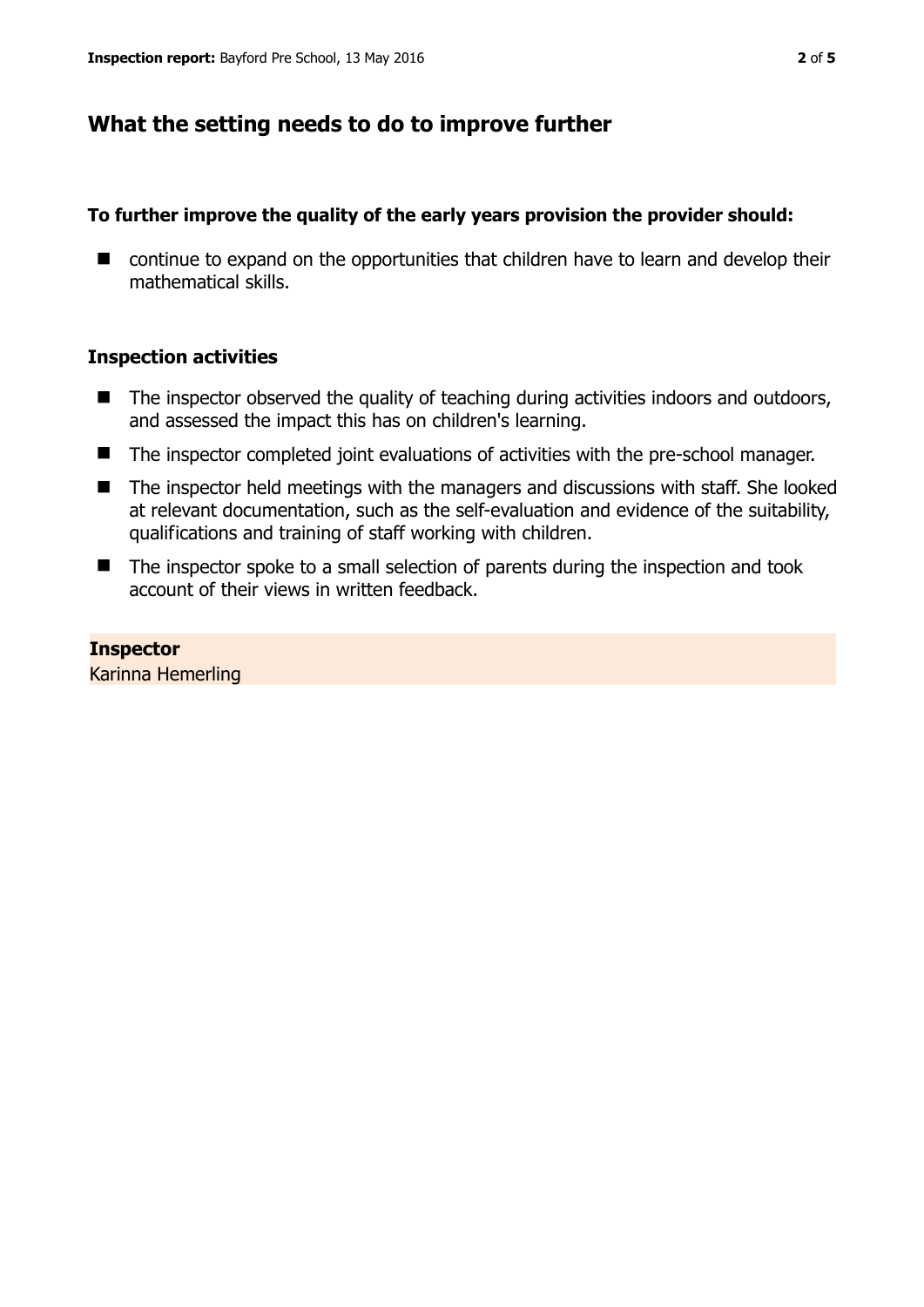# **Inspection findings**

## **Effectiveness of the leadership and management is outstanding**

The arrangements for safeguarding are effective. Staff participate in regular child protection training and are very confident regarding their duty to safeguard children. The manager securely leads the safeguarding practice and inspiringly raises staff's awareness of signs for concern. Policies are in line with legislation and shared with staff and parents. The highly qualified manager and staff maintain an exceptional, reflective practice. They have recently identified, through tracking of children's progress and audits of play areas, that there is capacity to promote children's mathematical learning even further. Staff minimise risks to children by conducting detailed assessments of play areas and outings. All adults caring for children are qualified, suitable and extremely confident in their roles. Children are safe and they thrive.

## **Quality of teaching, learning and assessment is outstanding**

Key staff are extremely secure about children's learning and development. They expertly tailor activities and routines to meet children's needs. Activities are very challenging and interesting, and children of all ages develop skills at a fast pace. For example, they proudly create models using a variety of resources. Then they display and explain their creations to peers and parents. There are excellent opportunities for children to use mark-making tools. They develop writing and drawing skills especially well. Children enjoy music, reading and science on a daily basis. These are planned by expert staff who swiftly narrow gaps in children's learning. There are exemplary links between staff, parents and other settings that children attend. Children have exceptional support at all times and they flourish.

#### **Personal development, behaviour and welfare are outstanding**

Parents are fully involved in all aspects of children's experiences at the pre-school. Children's individual backgrounds are expertly promoted. For example, staff use photographs of family members to offer children comfort and encourage them to talk about home. Staff celebrate cultural festivals with children and teach them about their community. Children have excellent opportunities to learn to manage their personal safety. For example, as they play on the climbing frame, they learn to follow instructions and take turns. Behaviour management is highly effective. Children are praised at all times and behave exceptionally well. They are very confident and self-assured.

#### **Outcomes for children are outstanding**

Children learn through play and are eager to participate in the very creative activities. For example, staff challenge them to build towers representing their height. Children's interests are innovatively promoted in activities across all areas of learning. For example, they become engrossed in a 'superhero' play, creating costumes and discussing super powers and how to help others. Staff are expert teachers. They promote children's language using skilled questioning to boost children's communication. For example, during group discussion about the firefighters, children look at pictures, listen to stories and explore items used by the emergency services. They are extremely eager to share their ideas. Children achieve to their full potential and beyond in preparation for school.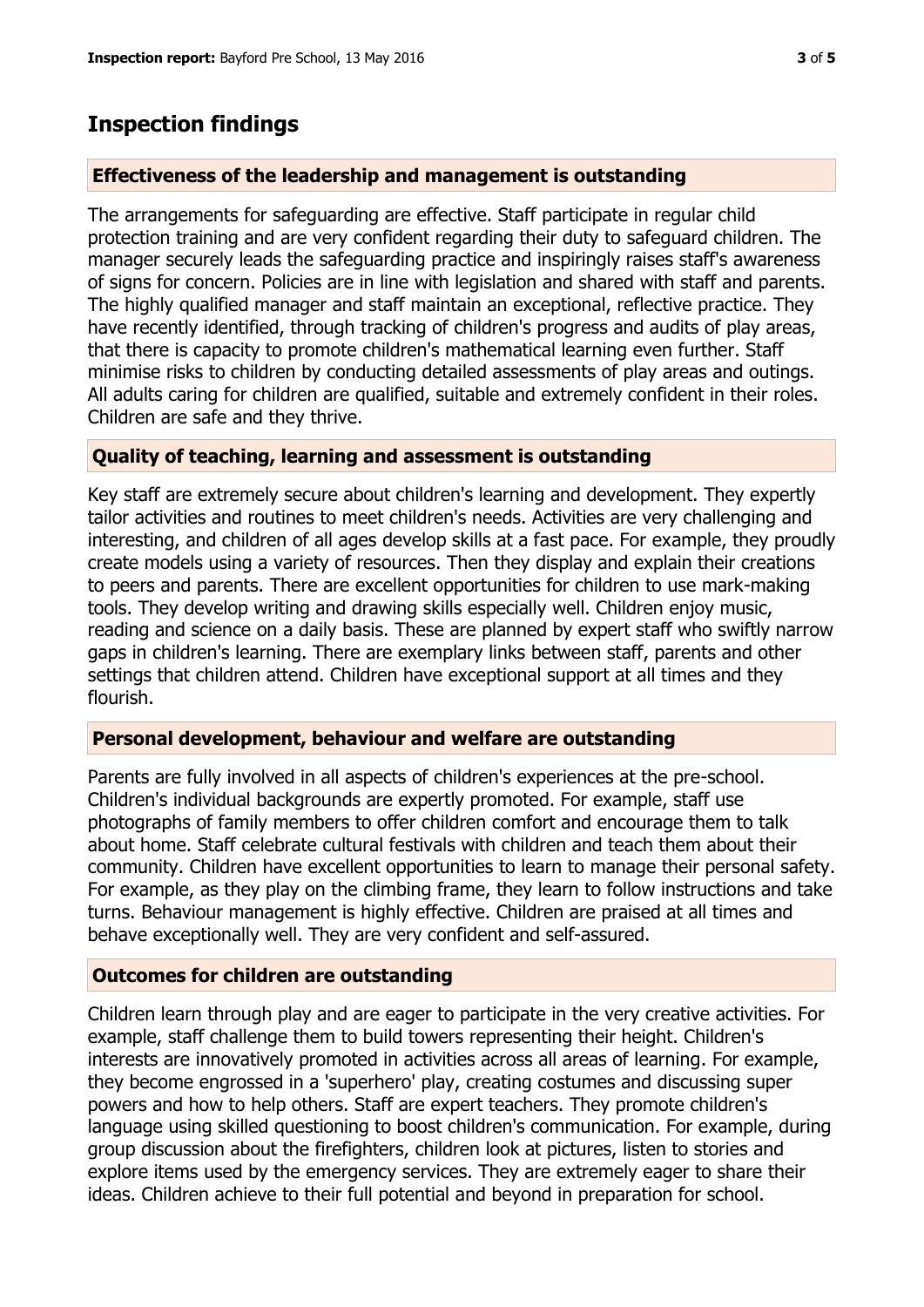## **Setting details**

| Unique reference number                             | EY431022                  |  |
|-----------------------------------------------------|---------------------------|--|
| <b>Local authority</b>                              | <b>Hertfordshire</b>      |  |
| <b>Inspection number</b>                            | 853159                    |  |
| <b>Type of provision</b>                            | Sessional provision       |  |
| Day care type                                       | Childcare - Non-Domestic  |  |
| <b>Registers</b>                                    | Early Years Register      |  |
| <b>Age range of children</b>                        | $2 - 5$                   |  |
| <b>Total number of places</b>                       | 25                        |  |
| <b>Number of children on roll</b>                   | 34                        |  |
| <b>Name of registered person</b>                    | <b>Bayford Pre-School</b> |  |
| <b>Registered person unique</b><br>reference number | RP531133                  |  |
| Date of previous inspection                         | 26 April 2012             |  |
| <b>Telephone number</b>                             | 01992511474               |  |

Bayford Pre School was registered in 2012. The pre-school employs six members of childcare staff, all of whom hold appropriate early years qualifications at level 2 or 3, including one with early years professional status. The pre-school opens from Monday to Friday during term time only. On Monday and Tuesday, sessions are from 9am until 1pm. On Wednesday, Thursday and Friday, sessions are from 9am until 3pm. The pre-school provides funded early education for two-, three- and four-year-old children.

This inspection was carried out by Ofsted under sections 49 and 50 of the Childcare Act 2006 on the quality and standards of provision that is registered on the Early Years Register. The registered person must ensure that this provision complies with the statutory framework for children's learning, development and care, known as the early years foundation stage.

Any complaints about the inspection or the report should be made following the procedures set out in the guidance 'Complaints procedure: raising concerns and making complaints about Ofsted', which is available from Ofsted's website: www.gov.uk/government/organisations/ofsted. If you would like Ofsted to send you a copy of the guidance, please telephone 0300 123 4234, or email enquiries@ofsted.gov.uk.